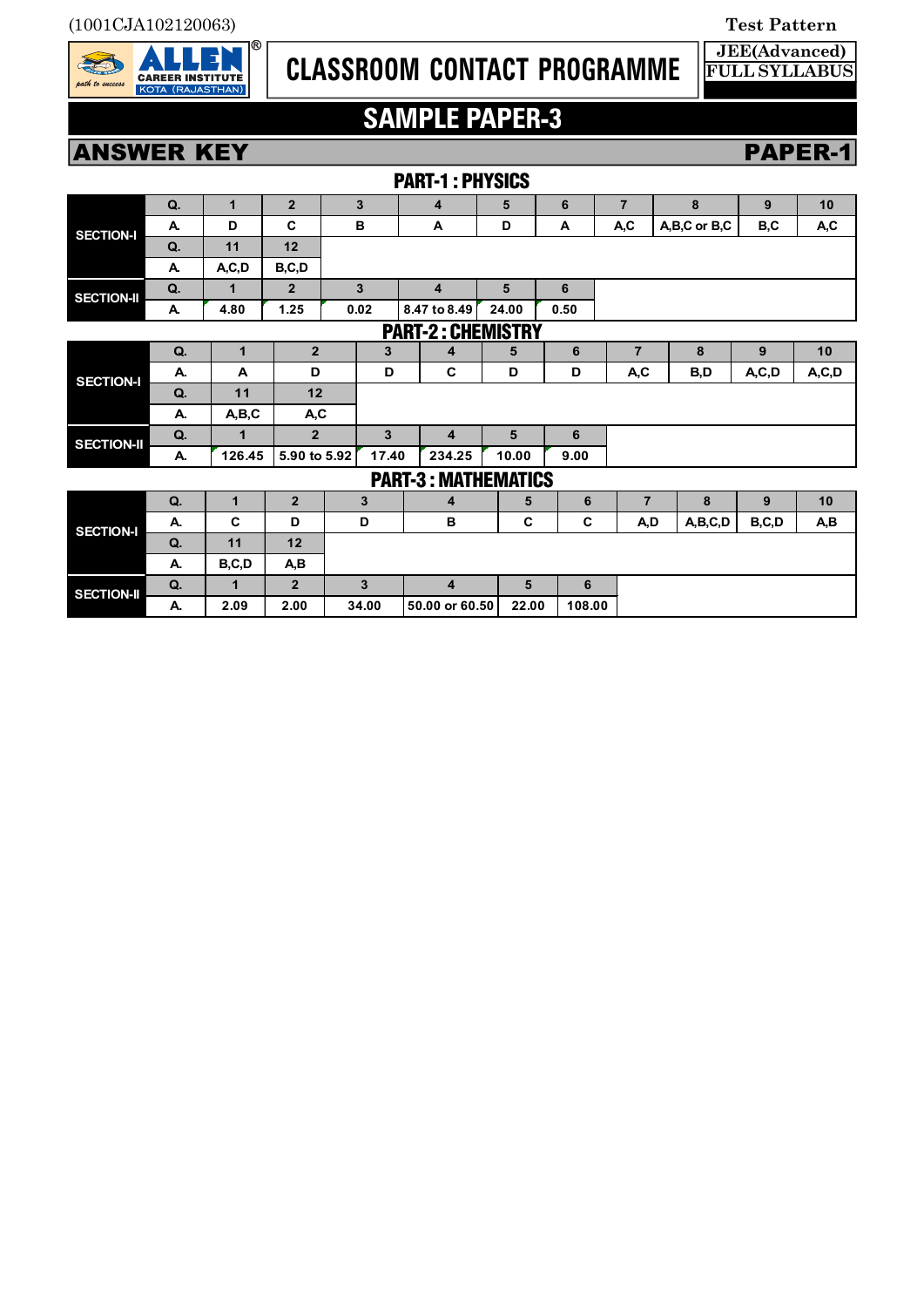### (1001CJA102120063) **Test Pattern**



# **CLASSROOM CONTACT PROGRAMME**

# **SAMPLE PAPER-3 PAPER-1**

# PART-1 : PHYSICS SOLUTION

**SECTION-I**

**1. Ans. (D)**

**Sol.**

After collision by momentum conservation Along y-axis  $0 = 0 + mv<sub>2</sub> sin\theta - mv<sub>3</sub> sin\theta$  $\Rightarrow$  v<sub>2</sub> = v<sub>3</sub> Along x-axis  $mv = 0 + mv_2 \cos\theta + mv_3 \cos\theta$  $mv = 2 m v_2 \cos\theta$  $v_2 = \frac{v}{2} \frac{1}{\cos \theta}$ v 1 2 cos so  $v_2 = v_3 >$ v  $\frac{1}{2}$  :  $\cos\theta < 1$ 

### **2 Ans. (C)**

**Sol.** Initially the potential at centre of sphere is

$$
V_C = \frac{1}{4\pi \epsilon_0} \frac{Q}{x} + \frac{1}{4\pi \epsilon_0} \frac{2Q}{x} = \frac{1}{4\pi \epsilon_0} \frac{3Q}{x}
$$

After the sphere is grounded, potential at centre becomes zero. Let the net charge on sphere finally be q.

$$
\therefore \frac{1}{4\pi \epsilon_0} \frac{q}{r} + \frac{1}{4\pi \epsilon_0} \frac{3Q}{x} = 0 \text{ or } q = -\frac{3Q}{x}r
$$
  
 
$$
\therefore \text{ The charge flowing out of sphere is } \frac{3Qr}{}
$$

$$
3. \quad \text{Ans. (B)}
$$



**JEE(Advanced) FULL SYLLABUS**

Connect centre B with the two ends points A & C

of the curves, by conducting rods.

' Electric lines of force will be perpendicular to AB & CB.

 $\therefore$  E.M.F. developed in the loop, BAPOQCB

will be = E.M.F. developed in the curve APOQC.

Now Flux in loop  $ABCQOPA = B$  $[Area of  $\triangle ABC - Area of loop APOA + Area$$ of loop OCOA] = B [Area of  $\triangle$  ABC]

$$
= \frac{1}{2} \times (100) \times (2 \pi)
$$
  
= 100 π = 314 m<sup>2</sup> ∴ φ = 314 B  
∴ ε = 314  $\frac{dB}{dt}$  = 314 V.

4. **Ans. (A)**



By putting the values we get  $A = 90$  cm<sup>2</sup>

| Corporate Office: <b>ALLEN</b> CAREER INSTITUTE, "SANKALP", CP-6, Indra Vihar, Kota (Rajasthan) INDIA 324005 | $HS-1/30$ |
|--------------------------------------------------------------------------------------------------------------|-----------|
|                                                                                                              |           |

x .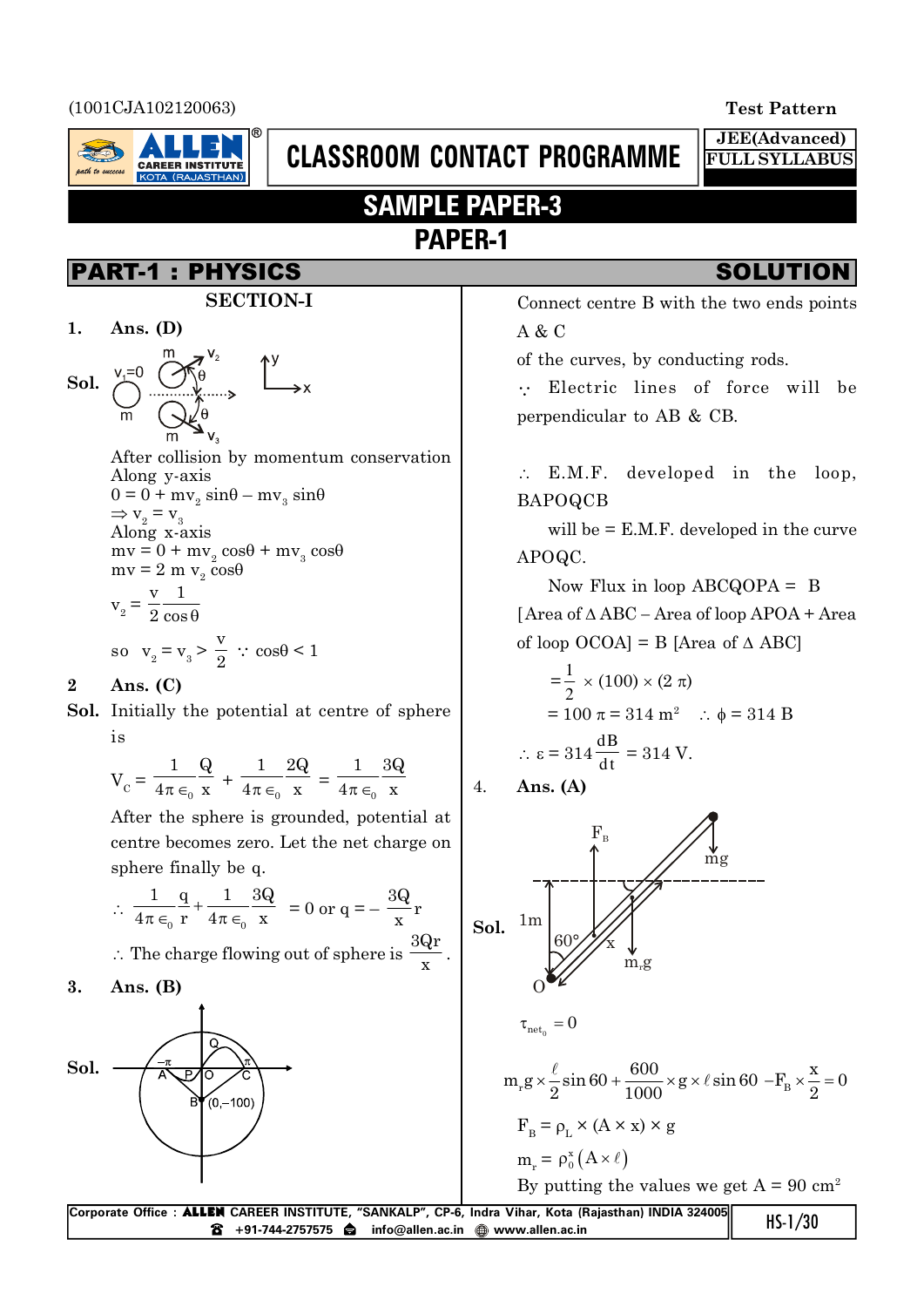- **5. Ans. (D)**
- **Sol.** For no ray to emerge out of side PR

 $A > 2C \Rightarrow \sin$ A  $\frac{11}{2}$  > sinC  $\Rightarrow$  sin A  $\frac{A}{2} > \frac{\sqrt{3}}{2}$ 2 or  $A > 120^\circ$ 

**6. Ans. (A)**

**Sol.** At equilibrium  $\frac{\Gamma_{\text{radiated}}}{\Gamma_{\text{received}}}$ sphere  $\qquad \qquad$   $\ddots$  disc  $P_{\text{radiated}} = P_{\text{g}}$  $A_{\text{sphere}}$  A  $=$ 

$$
\begin{aligned} &\frac{\sigma A_{\rm sun} T_{\rm sun}^4}{A_{\rm sphere}} = \sigma T_{\rm disc}^4 \\ &T_{\rm disc} = T_{\rm sun} \times \left(\frac{r_{\rm sun}}{r_{\rm sun} + d}\right)^{1/2} \\ &T_{\rm disc} = 6200 \times \left(\frac{6.8 \times 10^8}{1.5 \times 10^{11} + 6.8 \times 10^8}\right)^{1/2} \\ &T_{\rm disc} = 420.5~K \end{aligned}
$$

**7. Ans. (A,C)**

 ${\bf Sol.}\ \ {\rm K}_{_\alpha} ,\ {\rm K}_{_\beta }$  depends upon energy difference between specific orbit and not on applied potential difference.

## **8. Ans. (A,B,C OR B,C)**

- **Sol.** Here  $10 T_2 = 10a$  ... (i)  $T_2 - T_1 - 0.3 \times 2g = 3a$  ... (ii)  $T_1 - 0.3 \times 2g = 2a$ Summing up  $10g - 0.3 \times 4 \times g = 15a$ i.e.  $a = 5.86$  ms<sup>-2</sup> 2  $T_2 = 10 \times 9.8 - 10 \times 5.86 \,\text{ms}^{-2} = 41.4 \text{ N}$  $T_1 = 2 \times 5.86 + 0.6 \times 9.8 = 17.7$  N
- **9. Ans. (B,C)**



- **10. Ans. (A, C)**
- **Sol.** Distance of mean position from water level = immersed length
	- = maximum amplitude for equilibrium

 $p \times 60 \times a \times g = 3pLag$ 

maximum amplitude  $= L = \text{immersed}$  $length = 20$  cm

$$
T=2\pi\sqrt{\frac{m}{3\rho ag}}
$$

**11. Ans. (A,C,D)**

**12** 

**Sol.** 
$$
\frac{\lambda}{4} = 0.1 \Rightarrow \lambda = 0.4 \text{ m}
$$
  
\nfrom graph  $\Rightarrow$  T = 0.2 sec. and amplitude  
\nof standing wave is 2A = 4 cm.  
\nEquation of the standing wave  
\n $y(x, t) = -2A \cos \left(\frac{2\pi}{0.4}x\right) \cdot \sin \left(\frac{2\pi}{0.2}t\right) \text{ cm}$   
\n $y(x = 0.05, t = 0.05) = -2\sqrt{2} \text{ cm}$   
\n $y(x = 0.04, t = 0.025) = -2\sqrt{2} \cos 36^\circ$   
\nspeed =  $\frac{\lambda}{T} = 2 \text{ m/sec.}$   
\n $V_y = \frac{dy}{dt} = -2A \times \frac{2\pi}{0.2} \cos \left(\frac{2\pi x}{0.4}\right) \cdot \cos \left(\frac{2\pi t}{0.2}\right)$   
\n $V_y = (x = \frac{1}{15} \text{ m}, t = 0.1) = 20 \text{ }\pi \text{ cm/sec}$   
\n**12. Ans. (B,C,D)**

**Sol.**  
\n**Sol.**  
\n
$$
a_{\tau} = \frac{F_{\tau}}{m} = g, \quad a_{c} = \frac{v^{2}}{R} = 0
$$
\n
$$
v_{\text{max}}
$$
\n
$$
a_{C_{\text{max}}} = \frac{v_{\text{max}}^{2}}{R} \quad \text{at lowest point}
$$
\n
$$
a_{\tau} = \frac{F_{\tau}}{m} = 0
$$

HS-2/30 1001CJA102120063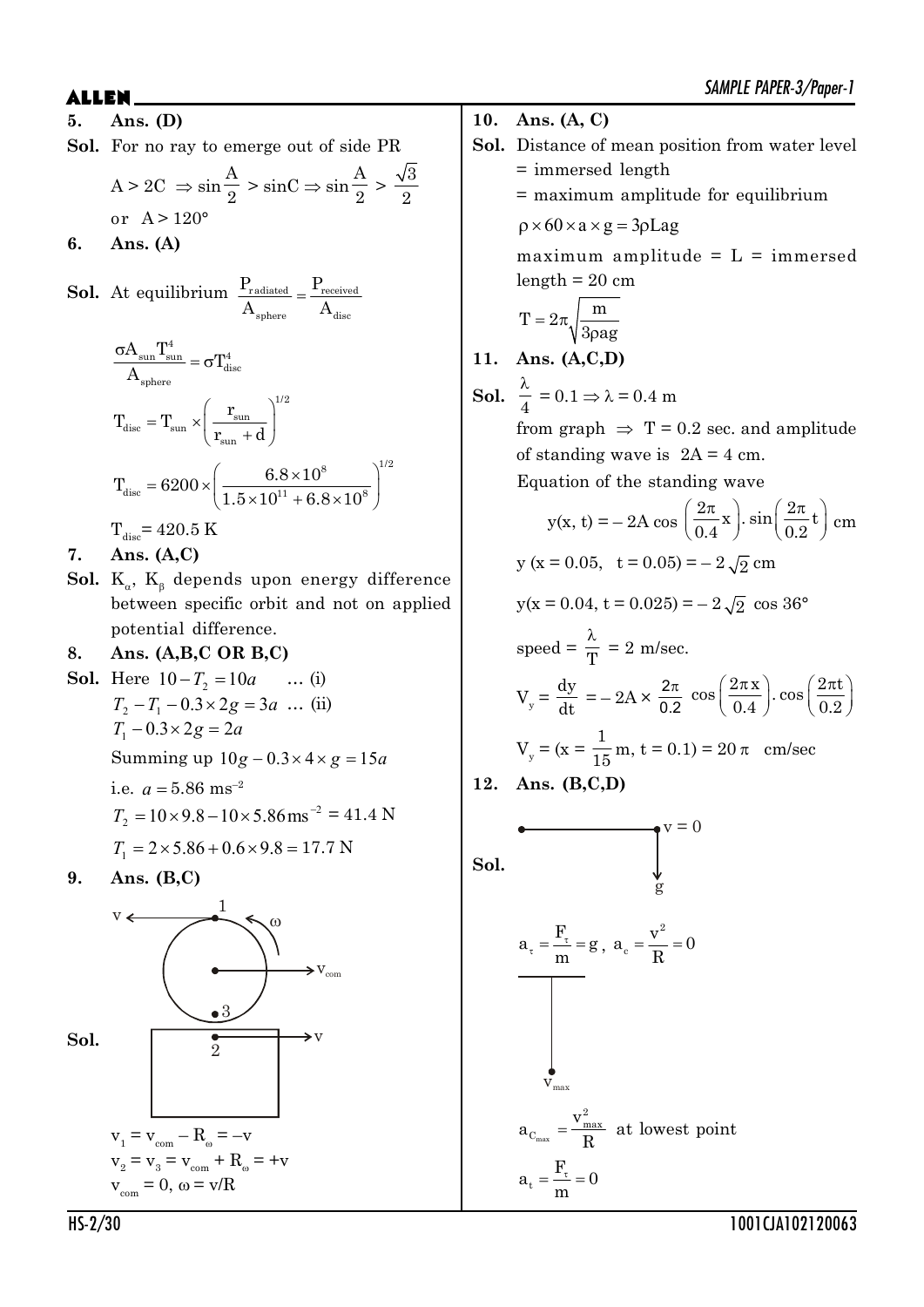

Increase in charge =  $40 - 20 = 20 \mu C$ Energy drawn from cell =  $20 \times 4 = 80 \mu J = u$ (suppose)

Heat produced =  $u_1 + u - u_2$ 

$$
= 20 + 80 - 80
$$

$$
= 20 \ \mu \text{J}
$$

**4. Ans. 8.47 to 8.49**

$$
\text{Sol.} \quad \underset{\mathbf{B}}{\overset{\mathbf{F}}{\longrightarrow}}
$$

Torque on the (coil + sphere) due to flow of charge through coil is

 $= |\vec{p} \times \vec{B}|$  (where  $\vec{p}$  is the dipole moment

of the coil and  $\vec{B}$  is the geomagnetic field)

$$
= i N \pi r^{2} B = I \frac{d\omega}{dt}
$$
  
\n
$$
\therefore d\omega = \frac{N \pi r^{2} B}{I} i dt
$$
  
\nor 
$$
\omega = \frac{N \pi r^{2} B}{\frac{2}{3} m r^{2}} \int_{0}^{dt} i dt = \frac{3 N \pi B Q}{2} \text{ Ans.}
$$
  
\nAns:  $\omega = \frac{3}{2} \frac{B N \pi Q}{M} = 2.7 \pi \times 10^{-2} \text{ rad/s.}$ 

**5. Ans. 24.00**

**Sol.** Shift of fringe pattern 
$$
= (\mu - 1) \frac{tD}{d}
$$
  
\n $\therefore \frac{30 D (4800 \times 10^{-10})}{d} = (0.6) t \frac{D}{d}$   
\n $30 \times 4800 \times 10^{-10} = 0.6$   
\n $t = \frac{30 \times 4800 \times 10^{-10}}{0.6}$   
\n $= \frac{1.44 \times 10^{-5}}{0.6} = 24 \times 10^{-6}$   
\n**6.** Ans. 0.50

**Sol.**

1001CJA102120063 HS-3/30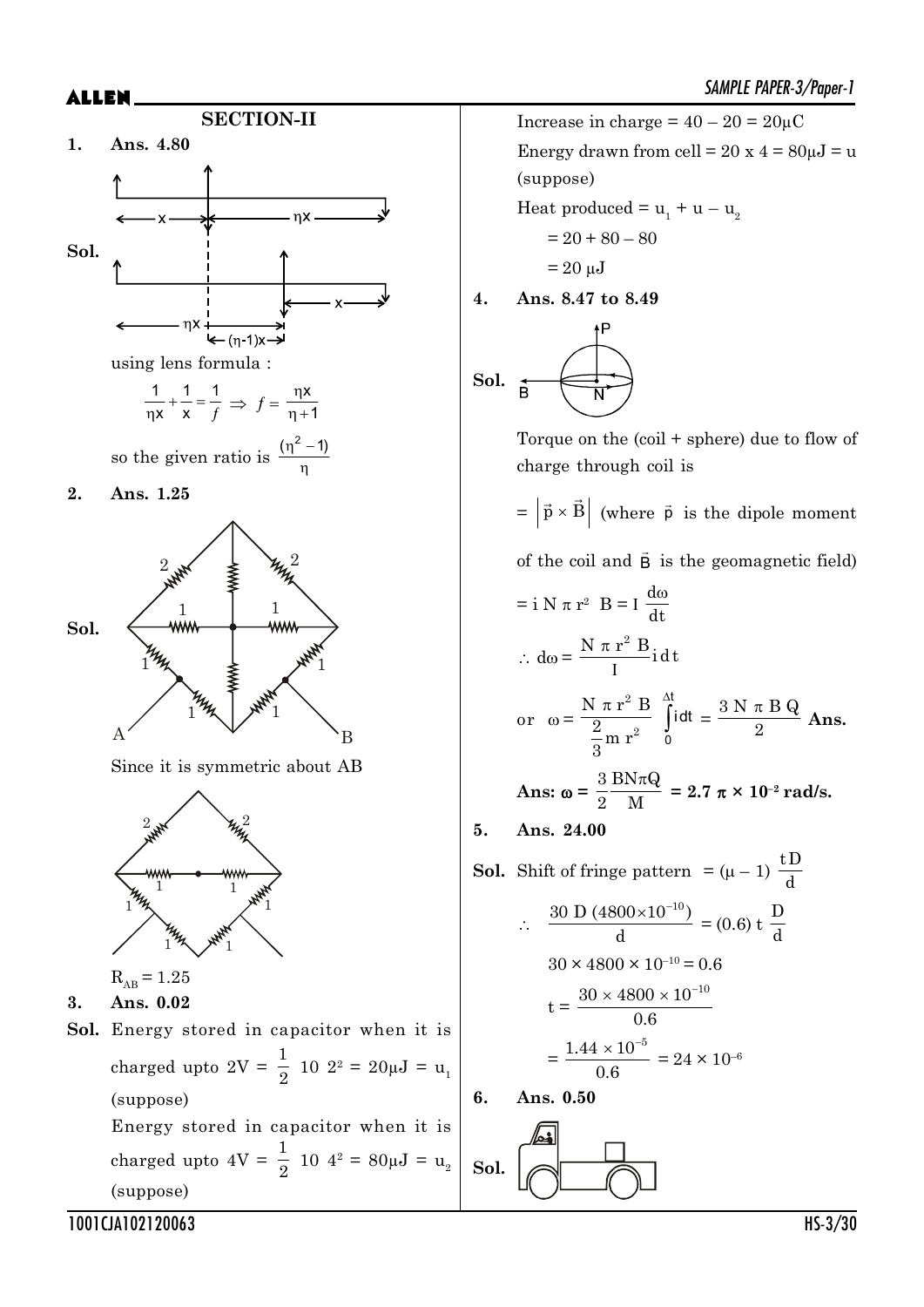w.r.t truck F.B.D.



$$
\tau_0^0 = 0
$$

PART–2 : CHEMISTRY SOLUTION

# **SECTION-I**

**1. Ans.(A)**

**Sol.** BE of reactant = 
$$
6 \times E_{C-H} + 2E_{C-C} + E_{C=C}
$$
  
\n=  $6 \times E_{C-H} + 2 \times 348 + 835$   
\n=  $6 \times E_{C-H} + 1531$   
\nBE of Product =  $6E_{C-H} + 3E_{C-C} + E_{C=C}$   
\n=  $6E_{C-H} + 3 \times 348 + 610$   
\n=  $6E_{C-H} + 1654$   
\n $\Delta H = 1531 - 1654 = -123 \text{ kJ}$   
\n2. Ans.(D)

- **Sol.** (i) In a period inert gas has highest  $1^{st}$ ionization energy
	- (ii) EGE of alkali has negative value (iii) Metal oxide in higher oxidation state are generally acidic in nature (iv) In  $sp^3d^2$  hybridization  $d_{x^2-y^2}$  and  $d_{z^2}$

orbitals are involved

# **3. Ans.(D)**

- **4. Ans.(C)**
- **Sol.**  $\frac{-dp}{dt} = KP_{NO}^{a} P_{H_2}^{b}$ dt  $\frac{-dp}{dt} =$

For 1<sup>st</sup> experiment, hydrogen pressure is  $-dn$ 

$$
constant \frac{-dp}{dt} = K^1 P_{NO}^a
$$

2.25 torr/sec = 
$$
k^1\alpha(450 \text{ torr})^a
$$
 (I)

2.25 torr/sec = 
$$
k^1\alpha(450 \text{ torr})^a
$$
 \_\_\_\_\_\_(II)

On dividing 
$$
\frac{2.25}{0.25} = \left(\frac{450}{150}\right)^a = 3^a
$$

$$
9 = 3^a \Rightarrow a = 2
$$

For II<sup>nd</sup> experiment, NO pressure is constant

$$
f \times \frac{1.5}{2} = N \times \frac{0.75}{2}
$$
  
f = ma, N = mg  

$$
a = 10 \times \frac{0.75}{1.5} = 5 \text{ m/s}^2
$$
  
f =  $\mu$ N  

$$
\mu_{\min} = \frac{\text{ma}}{\text{mg}} = \frac{5}{10} = 0.5
$$



- **5. Ans.(D)**
- **Sol.** Dipole momnet  $\mu = e \times d$  and for polyatomic molecules, vector addition is applied.

**6. Ans.(D)**

 ${\bf Sol.}$  Reaction proceed via  ${\rm SN}_{_{1}}$  and  ${\rm E}_{_{1}}$ mechanism as carbocation will be the intermediate and so all the products will be feasible.

**7. Ans.(A, C)**

- **Sol.** In lyophilic colloidals dispersion phase shows high affinity with dispersion medium and molecules of DP are large enough to be close to lower limit of colloidal range thus they pass into colloidal state.
- **8. Ans. (B,D)**
- **9. Ans. (A,C,D)**
- **10. Ans. (A,C,D)**
- **11. Ans. (A,B,C)**
- **12. Ans. (A,C)**
- **Sol.** (i) Reaction used to protect certain carbonyl groups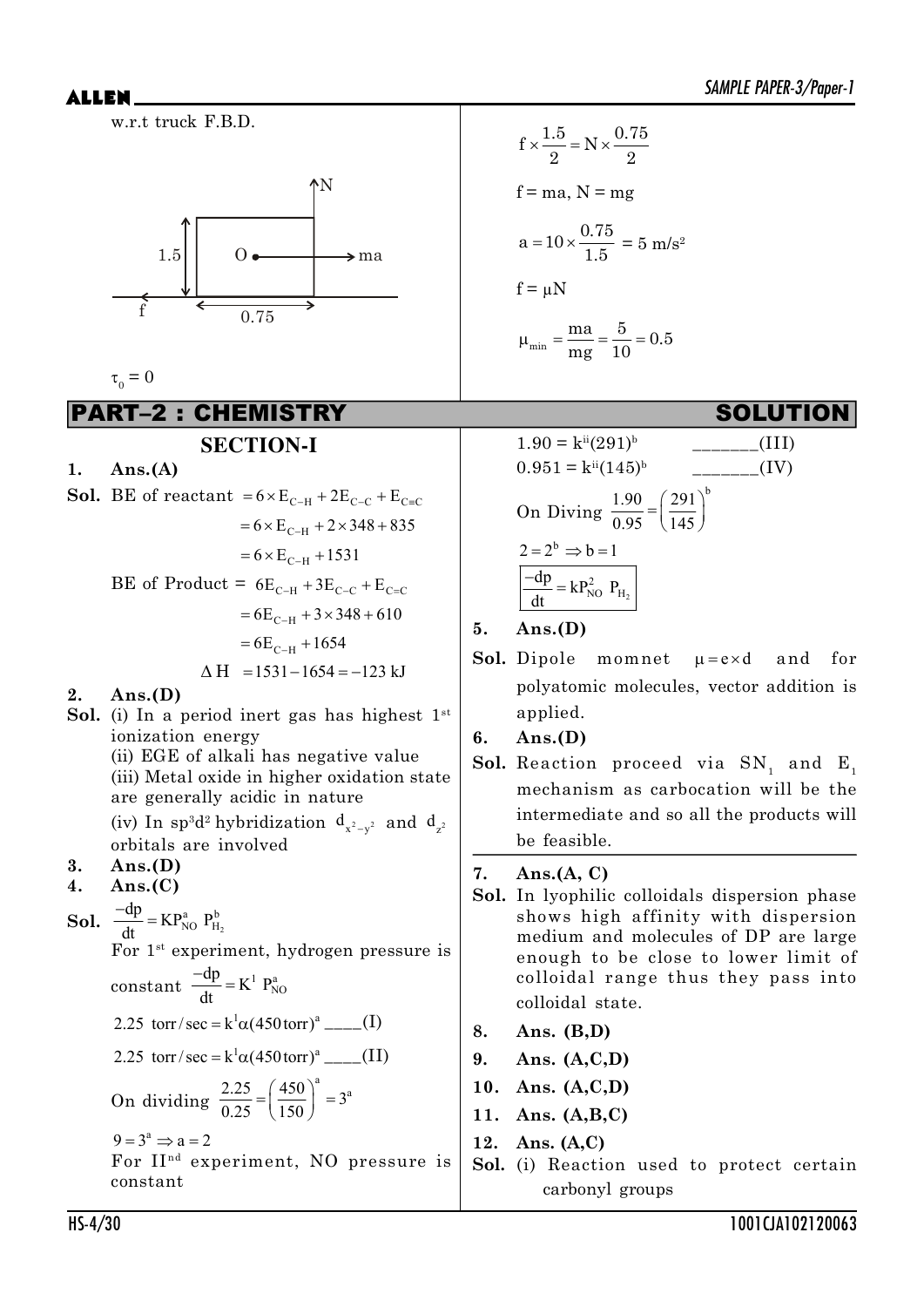monohydric alcohol because ENTROPY decreases. (iii) In acidic medium acetal is not stable. **SECTION-II 1. Ans.(126.45) 2. Ans.5.90 to 5.92 Sol.** In  $[Mn(SCN)<sub>6</sub>]$  $Mn^{+2}$  has  $d^5$ configuration So that magnetic moment  $=\sqrt{5 \times 7}$  $=\sqrt{35}$  $= 5.916$ **3. Ans.(17.4)**  $(i)$  NaNH<sub>2</sub>  $(ii)$ PBr<sub>3</sub>  $Ph - CH$ ,  $-C \equiv C - CH$ ,  $-CHO$  $(P)$  $(i)$ M  $\overline{1}$ ií) $\overline{2}$ O<sub>2</sub>  $(iii)$ H<sub>3</sub>O<sup>+</sup> i) Mg/ether  $\text{Ph} - \text{CH}_2 - \text{C} \equiv \text{C} - \text{CH}_2 - \text{CH}_2\text{Br} \xrightarrow{\text{(m)}\text{H}_3\text{O}}$ P  $(Q)$  $\text{Ph}-\text{CH}_2-\text{C} \equiv \text{C}-\text{CH}_2-\text{CH}_2-\text{COOH} \xrightarrow{\text{SoCl}_2}$ Q  $(R)$  $_{2}$ (g) 4  $H<sub>2</sub>(g)$  $\rm Ph-CH_2-C\equiv C-CH_2-CH_2-COCl$   $\longrightarrow$   $\frac{\rm H_2(g)}{\rm Pd/BaSO_4/quinoline}$ R 2  $C_{11} = C_{11} C_{11_2} C_{11_2}$  $Ph - CH_2 - CH = CH - CH_2 - CH_2 - CHO$ M wt.  $= 72 + 5 + 14 + 26 + 28 + 29 = 174$  $M/10 = 17.4$ **4. Ans.(234.25)**  $A_{2(g)}B_{2(g)} \rightleftharpoons 2AB_{(g)}$  $\Delta S^{\circ}$  reaction  $= [2 \times \Delta_f S^{\circ}{}_{AB} ] - [\Delta_f S^{\circ}{}_{A_{2(g)}} + \Delta_f S^{\circ}{}_{B_{2(g)}} ]$  $\Delta S^{\rm o} = 25$  JK $^{-1}$  mole<sup>-1</sup> s  $\Delta H^{\circ}$ reaction  $=$   $[2\Delta_{\rm f}H^{\circ}{}_{\rm AB}$   $]-[\Delta_{\rm f}H^{\circ}{}_{\rm A_2} + \Delta_{\rm f}H^{\circ}{}_{\rm B_2}$  ]  $\Delta H^{\circ} = 270.5 \text{ kJ mol}^{-1}$ 2 P<sub>2</sub> 2 AB(g) eq  $A_2 \triangle^{I} B$ P Q  $P_{A_2} \times P$  $=$  $\times$  $Q_{eq} = \frac{(10^{-4})^2}{10^{-2} \times 10^{-1}} = 10^{-5}$  $10^{-2} \times 10$  $^{4})^{2}$   $_{-10^{-}}$  $=\frac{(10)}{10^{-2} \times 10^{-1}}$  $\times$  $\Delta G = \Delta G^{\circ} + RT \ln Q$ 

(ii) Reaction is not favourable with

 $\Delta G = \Delta H^{\circ} - T \Delta S^{\circ} + RT \ln Q$  $\Delta G = 270.5 \text{ kJ} - 7.5 \text{ kJ} + 5.75 \times (-5)$  $\Delta G = 234.25$  kJ/mole **5. Ans.(10.00)**

**Sol.** 
$$
3Ca + N_2 \rightarrow Ca_3N_2
$$
  
\n $Ca_3N_2 + 6H_2O \rightarrow 3Ca_3(OH)_2 + 2NH_3(g)$   
\n $(A)$   
\n $Ca(OH)_2 + CO_2 \rightarrow CaCO_3(s) + H_2O$   
\n $(B)$   
\n $4gm Ca \equiv 0.1mole Ca$   
\n $\equiv 0.1mole CaCO_3$   
\n $\equiv 10gm CaCO_3$ 

**6. Ans.(9.00)**











 $DU = 9$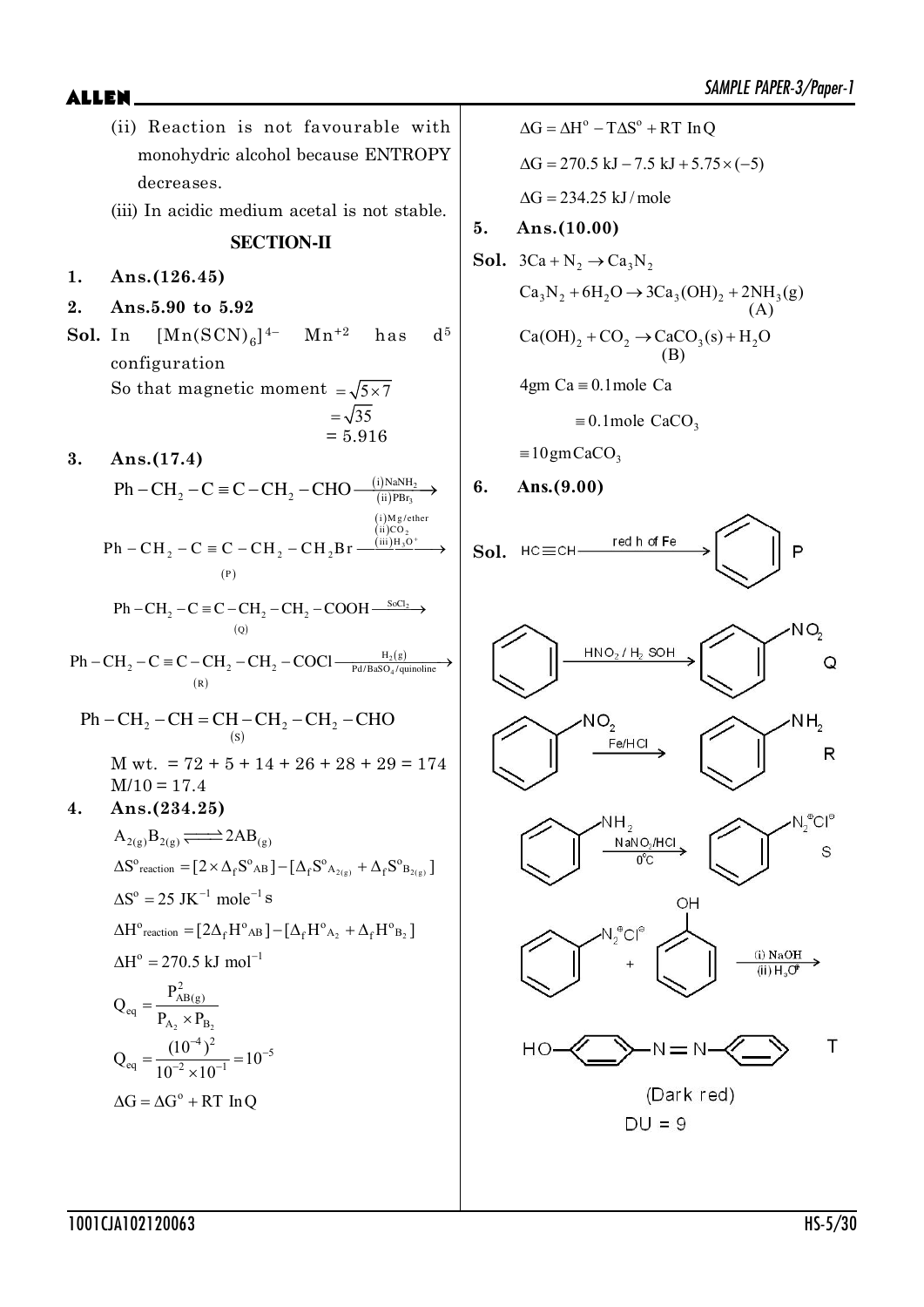# PART-3 : MATHEMATICS SOLUTION

### **SECTION-I**

**1. Ans. (C)**

**Sol.** 
$$
2PA = 3PB
$$
  
\n
$$
\Rightarrow 2\sqrt{(x-9\sqrt{2})^2 + (y-9\sqrt{2})^2} = 3\sqrt{(x-4\sqrt{2})^2 + (y+4\sqrt{2})^2}
$$
\n
$$
4\sqrt{2} + 3 = 3\sqrt{2} - 3 = 3\sqrt{2} - 3 = 3\sqrt{2} - 3 = 3\sqrt{2} - 3 = 3\sqrt{2} - 3 = 3\sqrt{2} - 3 = 3\sqrt{2} - 3 = 3\sqrt{2} - 3 = 3\sqrt{2} - 3 = 3\sqrt{2} - 3 = 3\sqrt{2} - 3 = 3\sqrt{2} - 3 = 3\sqrt{2} - 3 = 3\sqrt{2} - 3 = 3\sqrt{2} - 3 = 3\sqrt{2} - 3 = 3\sqrt{2} - 3 = 3\sqrt{2} - 3 = 3\sqrt{2} - 3 = 3\sqrt{2} - 3 = 3\sqrt{2} - 3 = 3\sqrt{2} - 3 = 3\sqrt{2} - 3 = 3\sqrt{2} - 3 = 3\sqrt{2} - 3 = 3\sqrt{2} - 3 = 3\sqrt{2} - 3 = 3\sqrt{2} - 3 = 3\sqrt{2} - 3 = 3\sqrt{2} - 3 = 3\sqrt{2} - 3 = 3\sqrt{2} - 3 = 3\sqrt{2} - 3 = 3\sqrt{2} - 3 = 3\sqrt{2} - 3 = 3\sqrt{2} - 3 = 3\sqrt{2} - 3 = 3\sqrt{2} - 3 = 3\sqrt{2} - 3 = 3\sqrt{2} - 3 = 3\sqrt{2} - 3 = 3\sqrt{2} - 3 = 3\sqrt{2} - 3 = 3\sqrt{2} - 3 = 3\sqrt{2} - 3 = 3\sqrt{2} - 3 = 3\sqrt{2} - 3 = 3\sqrt{2} - 3 = 3\sqrt{2} - 3 = 3\sqrt{2} - 3 = 3\sqrt{2} - 3 = 3\sqrt{2} - 3 = 3\sqrt{2} - 3 = 3\sqrt{2} - 3 = 3\sqrt{2} - 3 = 3\sqrt{2} - 3 = 3\sqrt{2} - 3 = 3\sqrt{2} - 3 = 3\sqrt{2} - 3 = 3\sqrt{2} - 3 =
$$

$$
\Rightarrow \quad 4\left[x^2 + y^2 - 18\sqrt{2}x - 18\sqrt{2}y + 324\right] = 9\left[x^2 + y^2 - 8\sqrt{2}x - 8\sqrt{2}y + 64\right]
$$

$$
\Rightarrow \qquad 5(x^2 + y^2) = 720
$$

$$
\Rightarrow \qquad x^2 + y^2 = 144
$$

Let this circle be  $\mathrm{C}_1^{}$ , then circle  $\mathrm{C}_2^{}$  of radius 3 touches  $\mathrm{C}_1^{}$  externally.

- $\therefore$  locus of centre of circle C<sub>2</sub> will also be a circle 'C' concentric with circle C<sub>1</sub> and of radius  $=$  radius of circle C<sub>1</sub> + 3 = 12 + 3
- $\therefore$  locus of centre of circle C<sub>2</sub>

i.e. equation of circle 'C' is  $x^2 + y^2 = 15^2$ 



### **2. Ans. (D)**

**Sol.**  $2021 = 43 \times 47 =$ abcd

 $\therefore$  No.of ways of distributing an object (43 or 47) to 4 distinct places {a,b,c and d} is 4

 $\therefore$  No. of positive integral solutions of abcd = 43 × 47 is 4 × 4 = 16 For number of integral solutions Among a,b,c,d either none or any 2 or all 4 can be negative

 $\therefore$  The number of integral solutions of abcd = 2021 = 43  $\times$  47 is

$$
({}^{4}C_{0} + {}^{4}C_{2} + {}^{4}C_{4}) \times 16 = 8 \times 16 = 128
$$

## **3. Ans. (D)**

**Sol.** 
$$
x^2 + 20x - 2020 = 0
$$
 has two roots  $a, b \in R$   
\n $x^2 - 20x + 2020 = 0$  has two roots  $c, d \in \text{complex}$   
\n $ac (a - c) + ad (a - d) + bc (b - c) + bd (b - d)$   
\n $= a^2c - ac^2 + a^2d - ad^2 + b^2c - bc^2 + b^2d - bd^2$   
\n $= a^2 (c + d) + b^2 (c + d) - c^2 (a + b) - d^2 (a + b)$   
\n $= (c + d) (a^2 + b^2) - (a + b) (c^2 + d^2)$   
\n $= (c + d) ((a + b)^2 - 2ab) - (a + b) ((c + d)^2 - 2cd)$   
\n $= 20 [(20)^2 + 4040] + 20 [(20)^2 - 4040]$   
\n $= 20 [(20)^2 + 4040 + (20)^2 - 4040]$   
\n $= 20 \times 800 = 16000$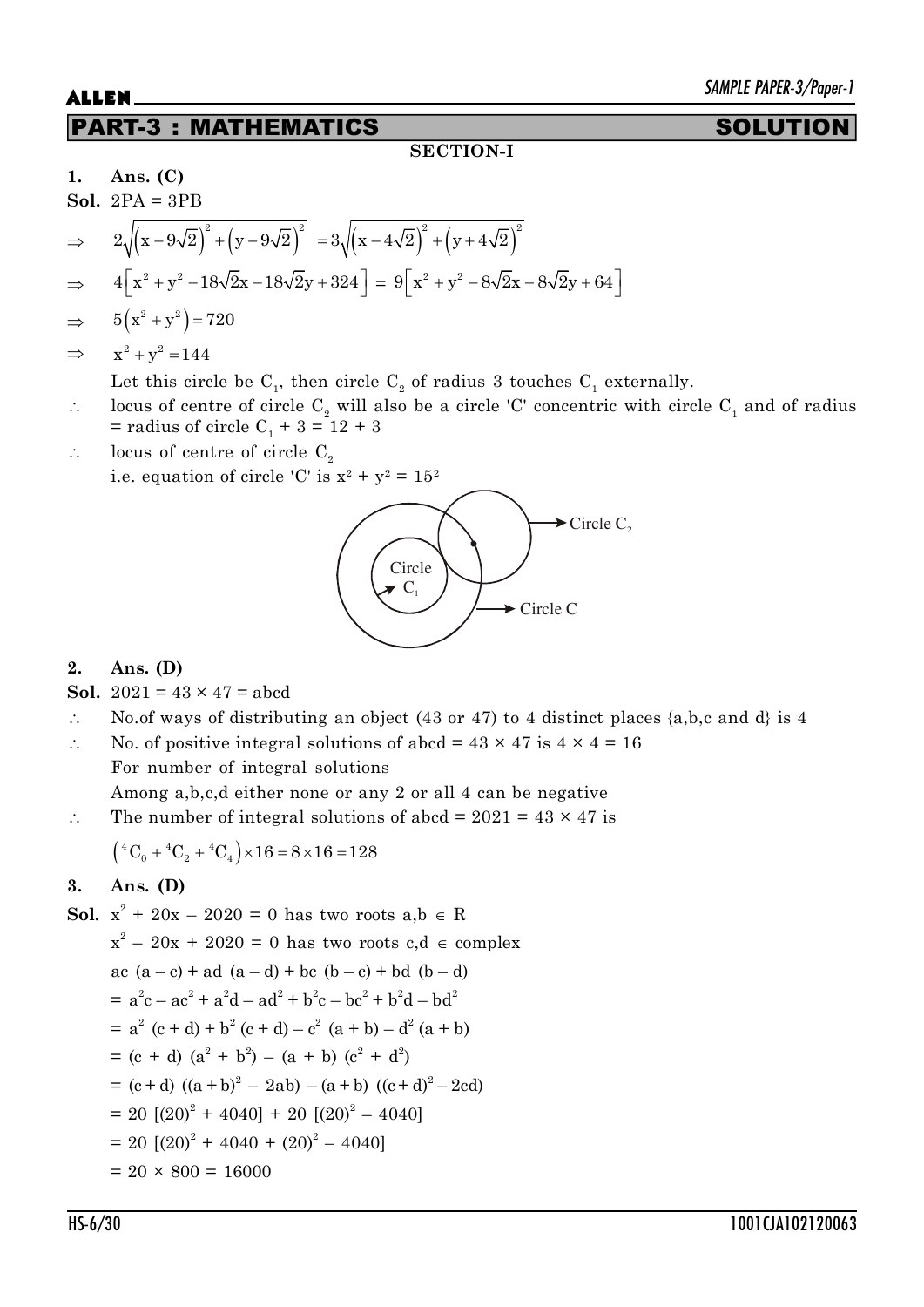## **ALLEN.**

$$
4. \quad \text{Ans. (B)}
$$

**Sol.** 
$$
\frac{x^2 - x + 2}{(x + 1)(x - 1)^3} = \frac{(t + 1)^2 - (t + 1) + 2}{(t + 1 + 1)t^3}
$$
  
\n
$$
= \frac{2 + t + t^2}{(2 + t)t^3}
$$
  
\n
$$
\begin{array}{|l|}\n\hline\n\text{Substituting } x - 1 = t} \\
\hline\n\text{Substituting } x - 1 = t} \\
\hline\n\frac{1 + \frac{t^2}{2}}{2 + t} \\
\hline\n\frac{2 + t}{2} \\
\hline\n\frac{t^2 + \frac{t^3}{2}}{x - \frac{t^3}{2}} \\
\hline\n\frac{x - \frac{t^3}{2}}{x - \frac{t^3}{2}}\n\end{array}
$$

$$
= \frac{(2+t)\left(1+\frac{t^2}{2}\right)-\frac{t^3}{2}}{(2+t)t^3} = \frac{1}{t^3} + \frac{1}{2t} - \frac{1}{2(2+t)} = \frac{1}{(x-1)^3} + \frac{1}{2(x-1)} - \frac{1}{2(x+1)}
$$
  

$$
\therefore \int \frac{x^2 - x + 2}{(x+1)(x-1)^3} dx = \int \frac{-1}{2(x+1)} + \frac{1}{2(x-1)} + \frac{1}{(x-1)^3} dx
$$

$$
= -\frac{1}{2}\ln|x+1| + \frac{1}{2}\ln|x-1| + \left(-\frac{1}{2}\right)\frac{1}{(x-1)^2} + E
$$

:. 
$$
A = -\frac{1}{2}, B = \frac{1}{2}, C = 0 \text{ and } D = -\frac{1}{2}
$$

$$
\therefore \quad A + D = -1 = C - 2B
$$

$$
5. \quad \text{Ans. (C)}
$$

**Sol.** 
$$
\lim_{x\to 0}\left(\frac{f(1+x)}{f(1)}\right)^{\frac{1}{x}}=e^{\lim_{x\to 0}\left[\frac{f(1+x)}{f(1)}-1\right]\frac{1}{x}}=e^{\lim_{x\to 0}\frac{f(1+x)-f(1)}{x}\cdot\frac{1}{f(1)}}
$$

Applying L Hospital's rule

$$
=\; \frac{\lim\limits_{x\to 0}\frac{f'(1)}{f(1)}}{e}\; = e^{\frac{2\sqrt{2}}{\sqrt{2}}}\; = e^2
$$

Ans.  $(C)$ 6.

**Sol.**  $\frac{2\sin\theta}{\cos 3\theta} = \frac{2\sin\theta\cos\theta}{\cos\theta\cos 3\theta} = \frac{\sin(3\theta - \theta)}{\cos\theta\cos 3\theta} = \tan 3\theta - \tan \theta$ similarly  $\frac{2\sin 3\theta}{\cos 9\theta} = \tan 9\theta - \tan 3\theta$  $\frac{2\sin 9\theta}{\cos 27\theta} = \tan 27\theta - \tan 9\theta$  $f(\theta) = (\tan 3\theta - \tan \theta) + (\tan 9\theta - \tan 3\theta) + (\tan 27\theta - \tan 9\theta) + \tan \theta$  $\mathbb{R}^2$  $f(\theta) = \tan 27\theta$  $\Rightarrow$ 

$$
1001CJA102120063\\
$$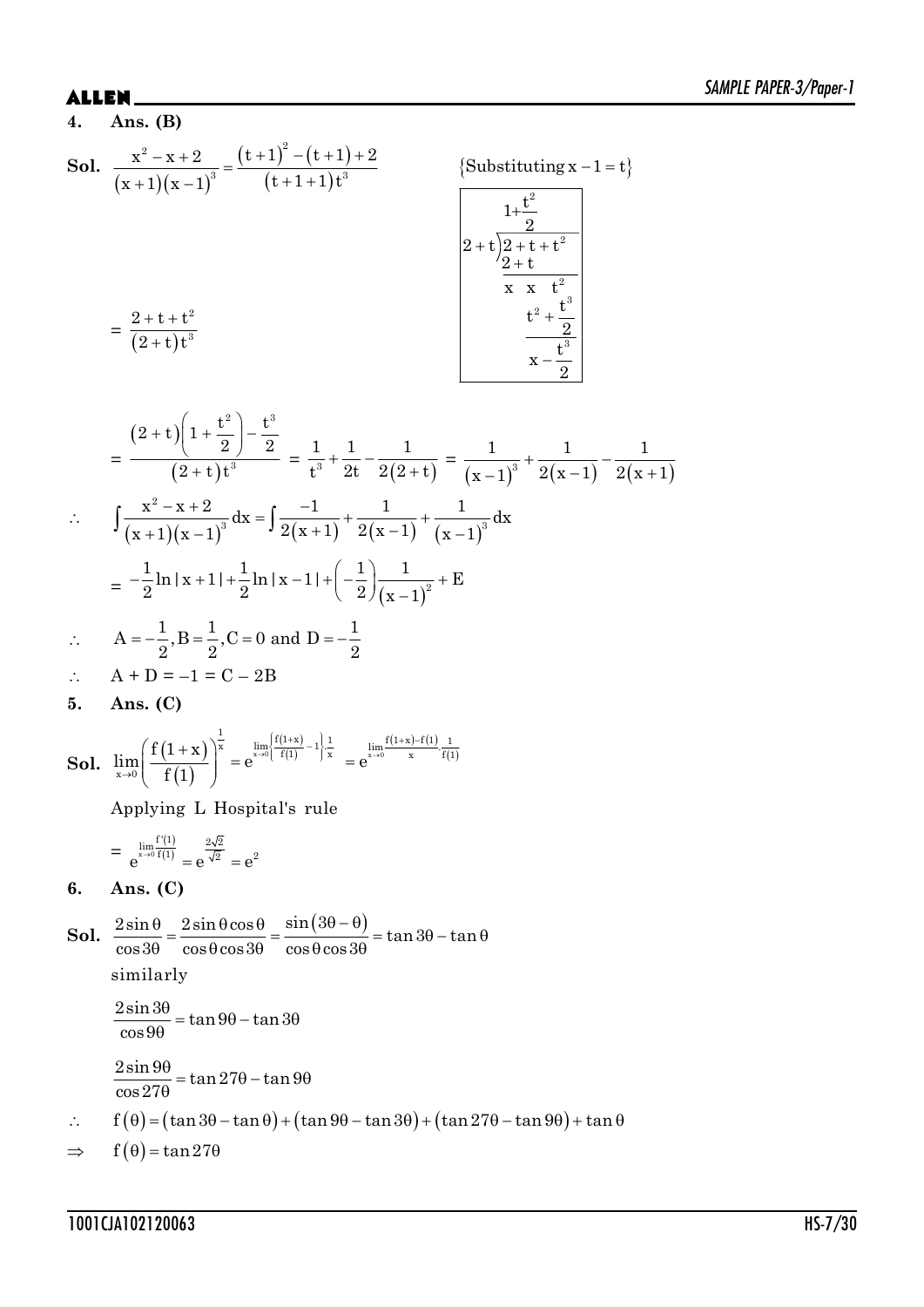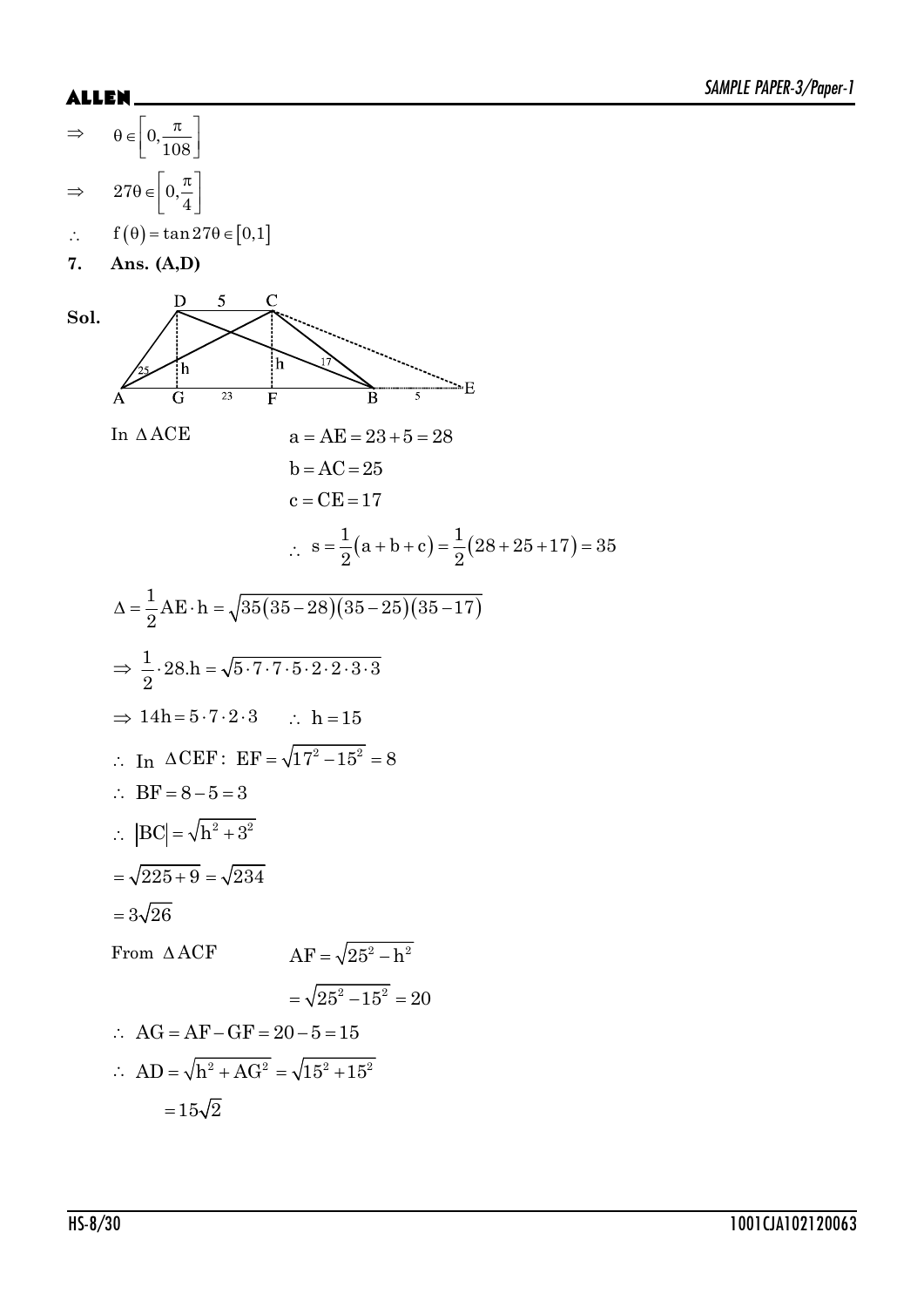## **ALLEN**

8. Ans.  $(A,B,C,D)$ **Sol.** Let  $\alpha = \frac{1}{2} \cos^{-1} \frac{3}{5}$  and  $\beta = \frac{1}{2} \tan^{-1} \frac{12}{5}$ then  $\cos 2\alpha = \frac{3}{5}$  &  $\tan 2\beta = \frac{12}{5}$  $\left\{0<\alpha,\beta<\frac{\pi}{2}\right\}$ ∴  $\tan \alpha = \sqrt{\frac{1-\cos 2\alpha}{1+\cos 2\alpha}} = \sqrt{\frac{1-\frac{3}{5}}{1+\frac{3}{5}}} = \sqrt{\frac{1}{4}} = \frac{1}{2}$  $\therefore \alpha = \tan^{-1}\left(\frac{1}{2}\right)$ Also  $12 \rightarrow 13 \rightarrow cos 2\beta = \frac{5}{13}$ ∴  $\tan \beta = \sqrt{\frac{1-\cos 2\beta}{1+\cos 2\beta}} = \sqrt{\frac{1-\frac{5}{13}}{1+\frac{5}{1+\frac{1}{1+\frac{1}{1+\frac{1}{1+\frac{1}{1+\frac{1}{1+\frac{1}{1+\frac{1}{1+\frac{1}{1+\frac{1}{1+\frac{1}{1+\frac{1}{1+\frac{1}{1+\frac{1}{1+\frac{1}{1+\frac{1}{1+\frac{1}{1+\frac{1}{1+\frac{1}{1+\frac{1}{1+\frac{1}{1+\frac{1}{1+\frac{1}{1+\frac{1}{1+\frac{1}{1+\frac{1}{1+\frac{1}{1+\frac{1}{1+\frac{1}{1$  $\therefore \ \beta = \tan^{-1}\left(\frac{2}{3}\right)$  $\therefore \ \alpha + \beta = \tan^{-1}\left(\frac{1}{2}\right) + \tan^{-1}\left(\frac{2}{3}\right)$ Also  $\sqrt{5}$  $\Rightarrow \alpha = \sin^{-1} \frac{1}{\sqrt{5}} = \cos^{-1} \frac{2}{\sqrt{5}}$  and  $\beta = \sin^{-1} \frac{2}{\sqrt{13}} = \cos^{-1} \frac{3}{\sqrt{13}}$  $\therefore \alpha + \beta = \sin^{-1} \frac{1}{\sqrt{5}} + \cos^{-1} \frac{3}{\sqrt{13}}$  $=\sin^{-1}\frac{2}{\sqrt{13}}+\csc^{-1}\frac{2}{\sqrt{5}}$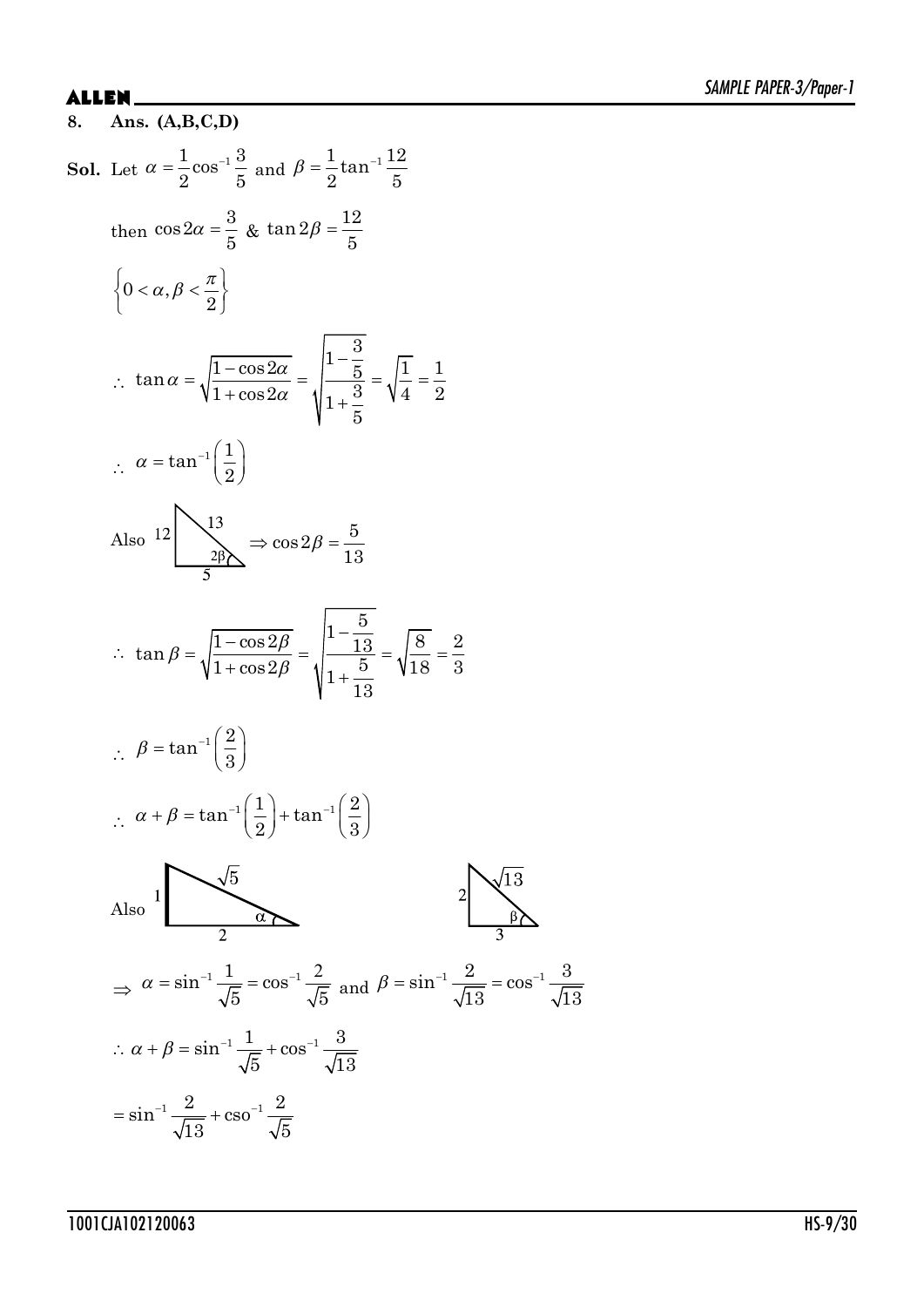Also 
$$
\tan^{-1} \frac{1}{4} + \tan^{-1} \frac{2}{9} + \cot^{-1} \left( \frac{3}{2} \right) = \tan^{-1} \left( \frac{\frac{1}{4} + \frac{2}{9}}{1 - \frac{1}{4} \cdot \frac{2}{9}} \right) + \tan^{-1} \frac{2}{3}
$$

$$
= \tan^{-1} \left( \frac{17/36}{34/36} \right) + \tan^{-1} \left( \frac{2}{3} \right)
$$

$$
= \tan^{-1} \left( \frac{1}{2} \right) + \tan^{-1} \left( \frac{2}{3} \right) = \alpha + \beta
$$

### **9. Ans. (B,C,D)**

**Sol.** Given parabola  $y = x^2 + ax + 1$ 

$$
\Rightarrow y = \left(x + \frac{a}{2}\right)^2 + 1 - \frac{a^2}{4}
$$

As no any point of the parabola lies below x axis,  $1-\frac{a}{x} \geq 0$  $1-\frac{a^2}{a}\geq 0$ 4

$$
\therefore \frac{a^2}{4} \le 1
$$

- $\therefore$  a  $\in [-2,2]$
- $\therefore$  No. of integral values of a = 5

The tangent to  $y = x^2 + ax + 1$  at (0,1) is  $T = 0$ 

 $\Rightarrow \frac{y+1}{2} = x \cdot 0 + a \left( \frac{x+0}{2} \right) + 1$ 2  $\begin{array}{ccc} & - & \cdot & \cdot & \cdot \\ & & \cdot & \cdot & \cdot \end{array}$  $\Rightarrow$  y + 1 = ax + 2  $\Rightarrow$  y = ax + 1

This is tangent to  $x^2 + y^2 = r^2$  also

$$
\therefore 1^2 = r^2 (a^2 + 1) \Rightarrow r^2 = \frac{1}{a^2 + 1}
$$

 $\therefore$  for maximum value of a,  $^{+}$  $r^2 = \frac{1}{\cdot}$  $4 + 1$ 

$$
\therefore r = \frac{1}{\sqrt{5}}
$$

for maximum value of radius r,  $a^2$  must be minimum i.e.  $a^2 = 0$ , for this  $a = slope of tangent = 0$ 

Also, area enclosed by the tangent  $y = ax + 1$  with coordinate axes  $= \frac{1}{2} \cdot 1 \cdot \left| -\frac{1}{2} \right| = \frac{1}{2}$  $2$  a  $2a$ 

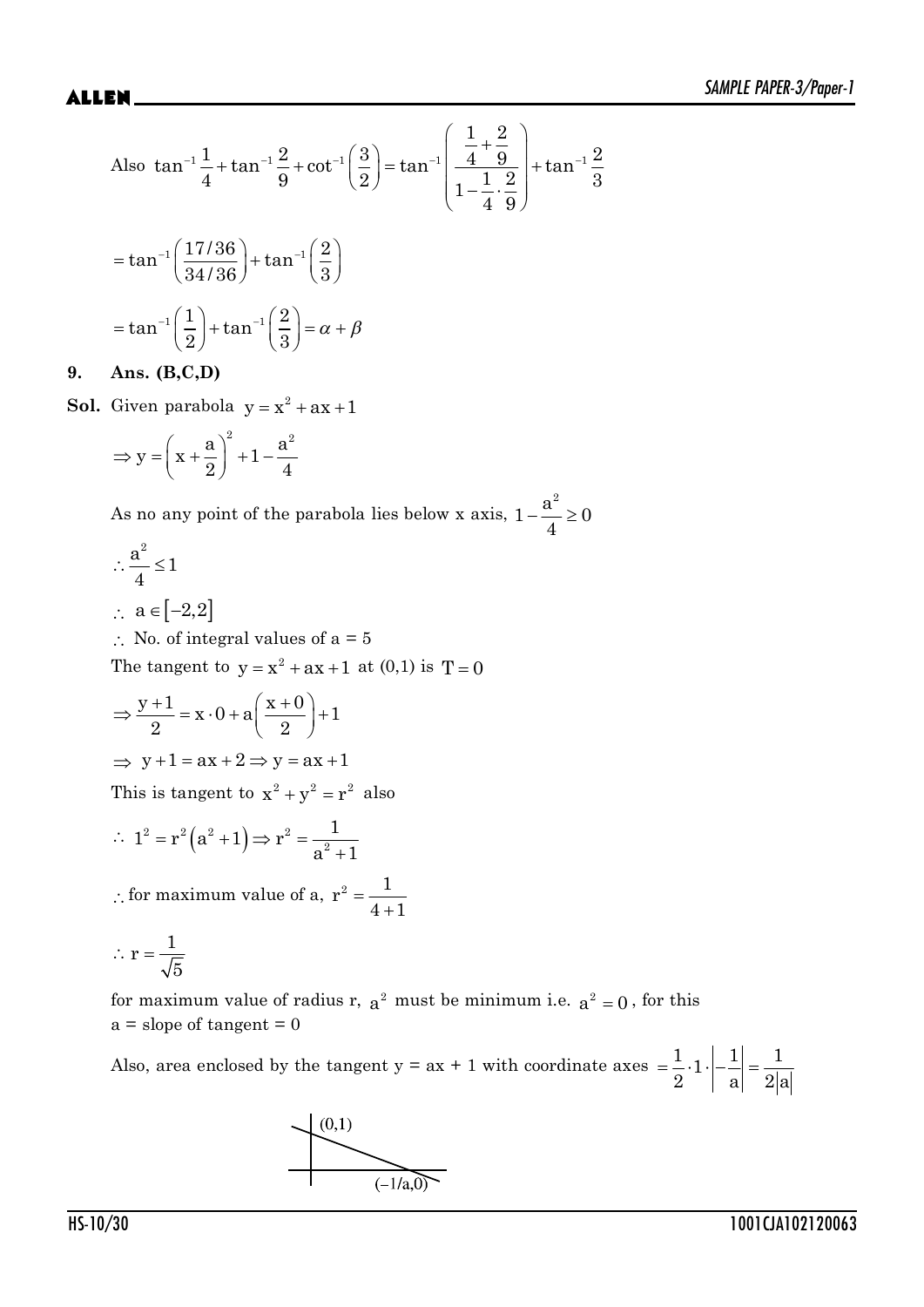$\therefore$  Minimum area (when  $|a| = 2$ )

 $=$  $\times$ 1 1  $2\times 2$  4

**10. Ans. (A,B)**

**Sol.** (1)  $|z_1| + |z_2| = 4 \Rightarrow |z_1| + |-z_2| = |z_1 + (-z_2)|$  $\overline{z_1}$   $-\overline{z_2}$  0  $\overline{z_2}$ 

 $\therefore$   $z_1 \& (-z_2)$  are collinear with origin such that  $z_1 \& z_2$  both lie towards the same side of origin.

 $\therefore$  z<sub>1</sub>, z<sub>2</sub> and origin will also be collinear such that z<sub>1</sub> and z<sub>2</sub> will lie opposite to the side of

origin :  $\arg\left(\frac{z_1}{z}\right) = \pi$  $arg\left(\frac{z}{z}\right)$ 1 z  $\left( \, \mathrm{z}_{\scriptscriptstyle 2} \, \right)$ 2 (2)  $|z_1| + |z_2| = |z_1 + z_2| + \frac{2}{z_1} + \frac{2}{z_2} + \frac{2}{z_1}$  $\therefore$   $z_1$  &  $z_2$  are collinear with origin such that  $z_1$  &  $z_2$  both lie towards the same side of origin  $\arg\left(\frac{\mathbf{z}_1}{\cdot}\right) = 0$  $\left( \begin{array}{c} 2 \end{array} \right)$  $\therefore \arg\left(\frac{z_1}{z_2}\right) = 0$ z 2 (3)  $|z_1| - |z_2| = -4 \Rightarrow |z_1| - |z_2| = -|z_1 - z_2|$  $\therefore$   $|z_1| + |z_2 - z_1| = |z_2|$  $\overrightarrow{0}$   $\overrightarrow{z_1}$   $\overrightarrow{z_2}$  $\therefore$  z<sub>1</sub>, z<sub>2</sub> and origin will

such that  $z_1$  and  $z_2$  will be towards the same side of origin  $\therefore \arg\left(\frac{z_1}{z}\right)$  $\therefore \arg\left(\frac{z_1}{z_2}\right) = 0$ 2  $\arg\left(\frac{z_1}{z}\right) = 0$ z

$$
(4) |z_2| - |z_1| = |z_1 + z_2|
$$
  
\n
$$
\Rightarrow |z_1 + z_2| + |z_1| = |z_2|
$$
  
\n
$$
\Rightarrow \overline{z_1 - z_1} \quad \overline{z_2}
$$

 $\therefore$  z<sub>1</sub>, z<sub>2</sub> and origin will be collinear such that z<sub>1</sub> and z<sub>2</sub> will lie opposite to the side of origin  $\therefore$ 

$$
\arg\left(\frac{\mathbf{Z}_1}{\mathbf{Z}_2}\right) = \pi
$$

## **11. Ans. (B,C,D)**

**Sol.** Let  $E = Easy$ ,  $D = Difficult$ ,  $T = True / false$  type  $\& M = MCQ$ Total no. of questions =  $300 + 200 + 500 + 400 = 1400$ 

$$
P(E) = \frac{300 + 500}{1400} = \frac{8}{14} = \frac{4}{7}
$$
 
$$
P(T) = \frac{300 + 200}{1400} = \frac{5}{14}
$$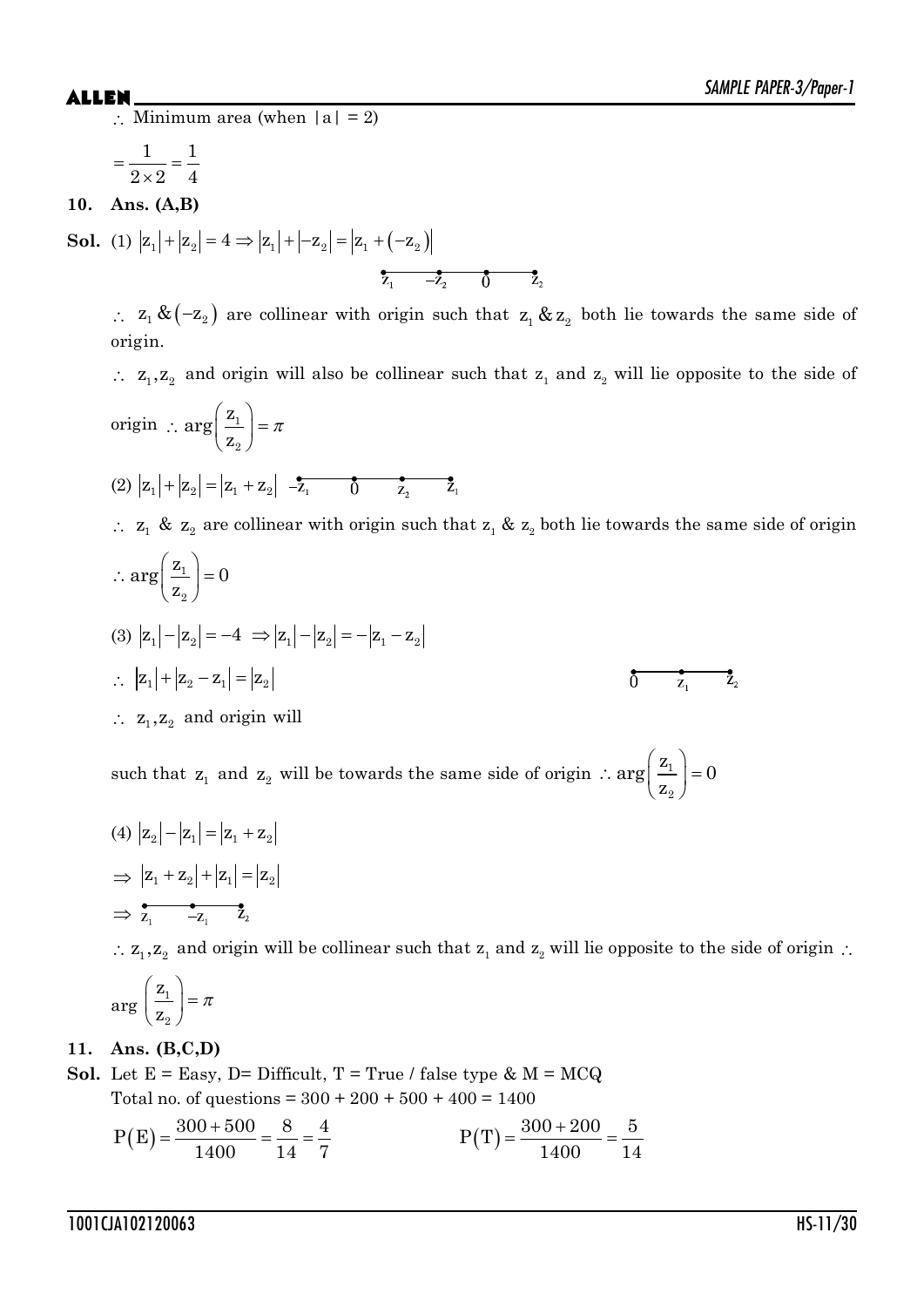**12.** 

Sol.

$$
P(D) = \frac{200 + 400}{1400} = \frac{6}{14} = \frac{3}{7}
$$
  
\n
$$
P(E \cap T) = \frac{300}{1400} = \frac{3}{14}, P(D \cap T) = \frac{200}{1400} = \frac{1}{7}
$$
  
\n
$$
P(E \cap M) = \frac{500}{1400} = \frac{5}{14}, P(D \cap T) = \frac{400}{1400} = \frac{2}{7}
$$
  
\n
$$
\therefore P(E/M) = \frac{P(E \cap M)}{P(M)} = \frac{5/14}{9/14} = \frac{5}{9}
$$
  
\n
$$
P(M/E) = \frac{P(E \cap M)}{P(E)} = \frac{5/14}{4/7} = \frac{5}{8}
$$
  
\n
$$
P(D/T) = P\frac{(D \cap T)}{P(T)} = \frac{1/7}{5/14} = \frac{2}{5}
$$
  
\n
$$
P(E \cap T) = \frac{300}{1400} = \frac{3}{14}
$$
  
\nAns. (A,B)  
\n(1) adj(adj A) = |A|<sup>n-2</sup> A (common property)  
\n(2) adj(AB)<sup>T</sup> = adj(B<sup>T</sup>A<sup>T</sup>) = adj A<sup>T</sup> · adj B<sup>T</sup> = (adj A)<sup>T</sup> · (adj B)<sup>T</sup>  
\n(3) |adj(adj A)| = |A|<sup>n-2</sup> A

$$
= (|A|^{n-2})^n |A| = |A|^{(n-1)^2}
$$
  
(4) Let C = A<sup>2</sup>B<sup>2</sup> – B<sup>2</sup>A<sup>2</sup>  
Then C<sup>T</sup> = (A<sup>2</sup>B<sup>2</sup> – B<sup>2</sup>A<sup>2</sup>)<sup>T</sup> = (A<sup>2</sup>B<sup>2</sup>)<sup>T</sup> – (B<sup>2</sup>A<sup>2</sup>)<sup>T</sup>  
= (B<sup>2</sup>)<sup>T</sup> ·(A<sup>2</sup>)<sup>T</sup> – (A<sup>2</sup>)<sup>T</sup> (B<sup>2</sup>)<sup>T</sup>  
= (B<sup>T</sup>)<sup>2</sup> (A<sup>T</sup>)<sup>2</sup> – (A<sup>T</sup>)<sup>2</sup> (B<sup>T</sup>)<sup>2</sup>  
= B<sup>2</sup>(-A)<sup>2</sup> – (-A)<sup>2</sup> (B)<sup>2</sup>  
= B<sup>2</sup>A<sup>2</sup> – A<sup>2</sup>B<sup>2</sup>  
= –C  
∴ C is skew symmetric matrix of odd order 'n'

 $\therefore$  C is non-invertible.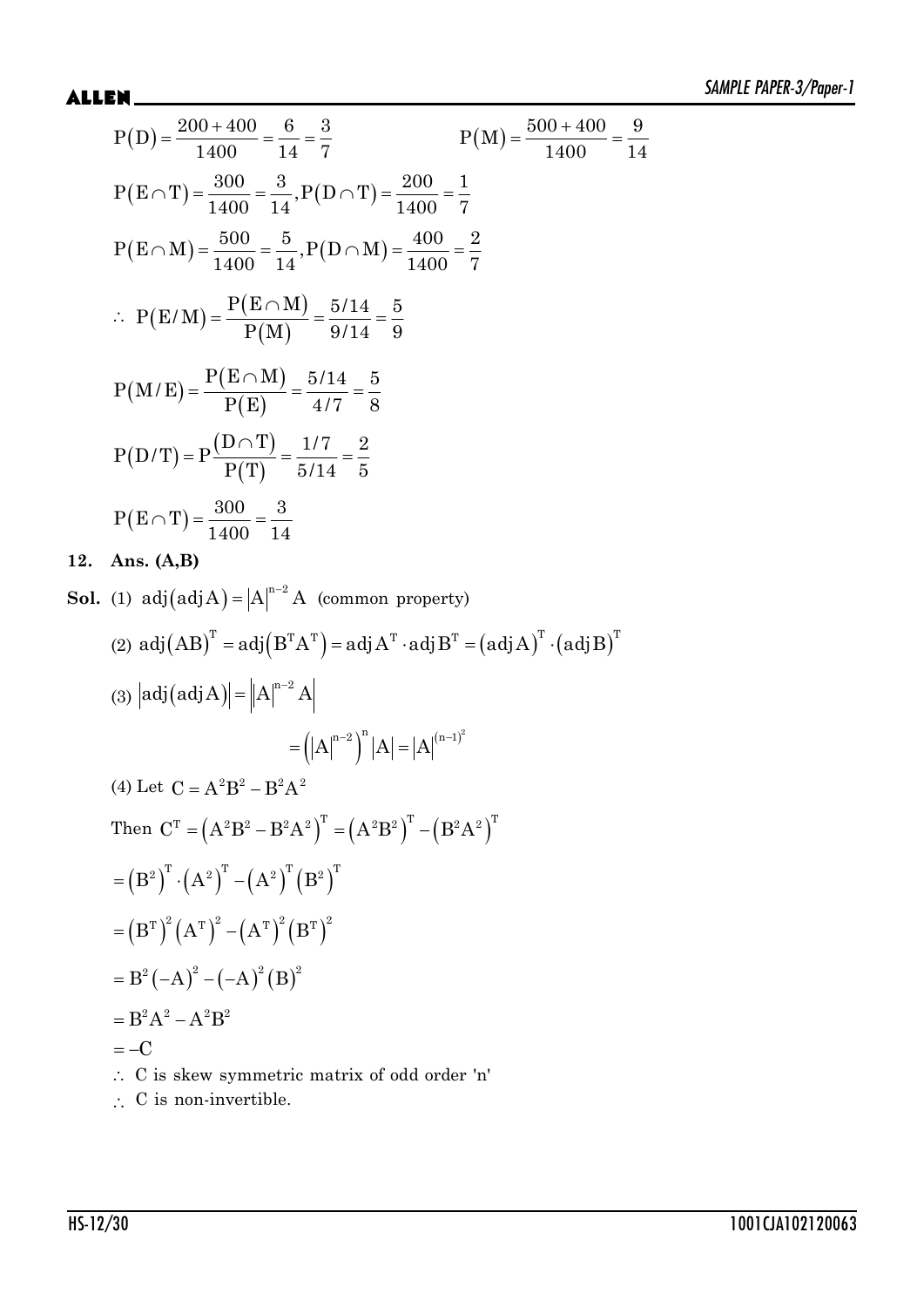**1. Ans. 2.09**



1001CJA102120063 HS-13/30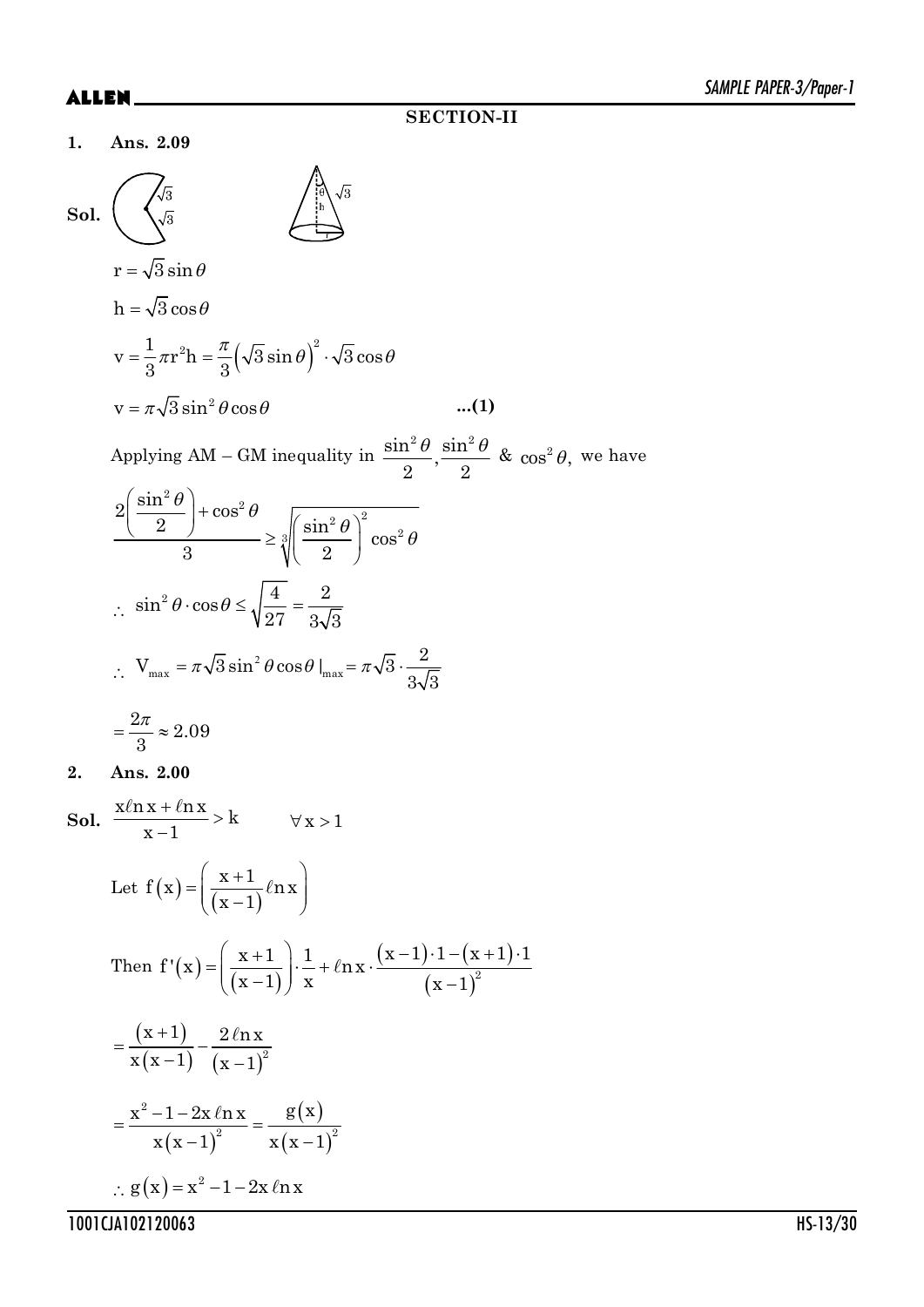?  ª º  ¬ ¼ 1 g ' x 2x 0 2x 2 nx 1 2 x 1 n x x A A ?  1 x1 g" x 2 1 2 0 x 1 x x ª ºª º !! « »« » ¬ ¼¬ ¼ ? g' x  is strictly increasing ! x 1 ? g' x g' 1 x 1 g' x 0  ! ! !   ?g(x) is strictly increasing ! x 1 ? gx g1 x 1  ! !  ? gx 0 x 1  !! ?   2 g x f' x 0 x 1 xx 1 ! ! ? f x  is strictly increasing ! x 1 ? fx f1 x 1  ! !  ? Minimum value of f(x)  o o x1 x1 x 1 nx lim f x lim x 1 A y 0 n1 y lim 2 y 2 y <sup>o</sup> A ? Minimum value of fx 2  ? fx 2 x 1  ! ! ? K 2 max

**Sol.** 
$$
f'(x) = \frac{2x+1}{(x-1)^2+1} > 0 \forall x \in \left(-\frac{1}{2}, 1\right]
$$
 &  $f'(x) < 0 \forall x \in \left[-1, -\frac{1}{2}\right]$   
\n $\therefore f(x) \text{ strictly increases in } \left(\frac{-1}{2}, 1\right]$  &  $f(x) \text{ strictly decreases in } \left[-1, -\frac{1}{2}\right)$   
\n $\therefore f(x)_{\min} = f\left(-\frac{1}{2}\right)$  and  $f(x) \text{ will be maximum either at } x = 1 \text{ or at } x = -1$ 

**3. Ans. 34.00**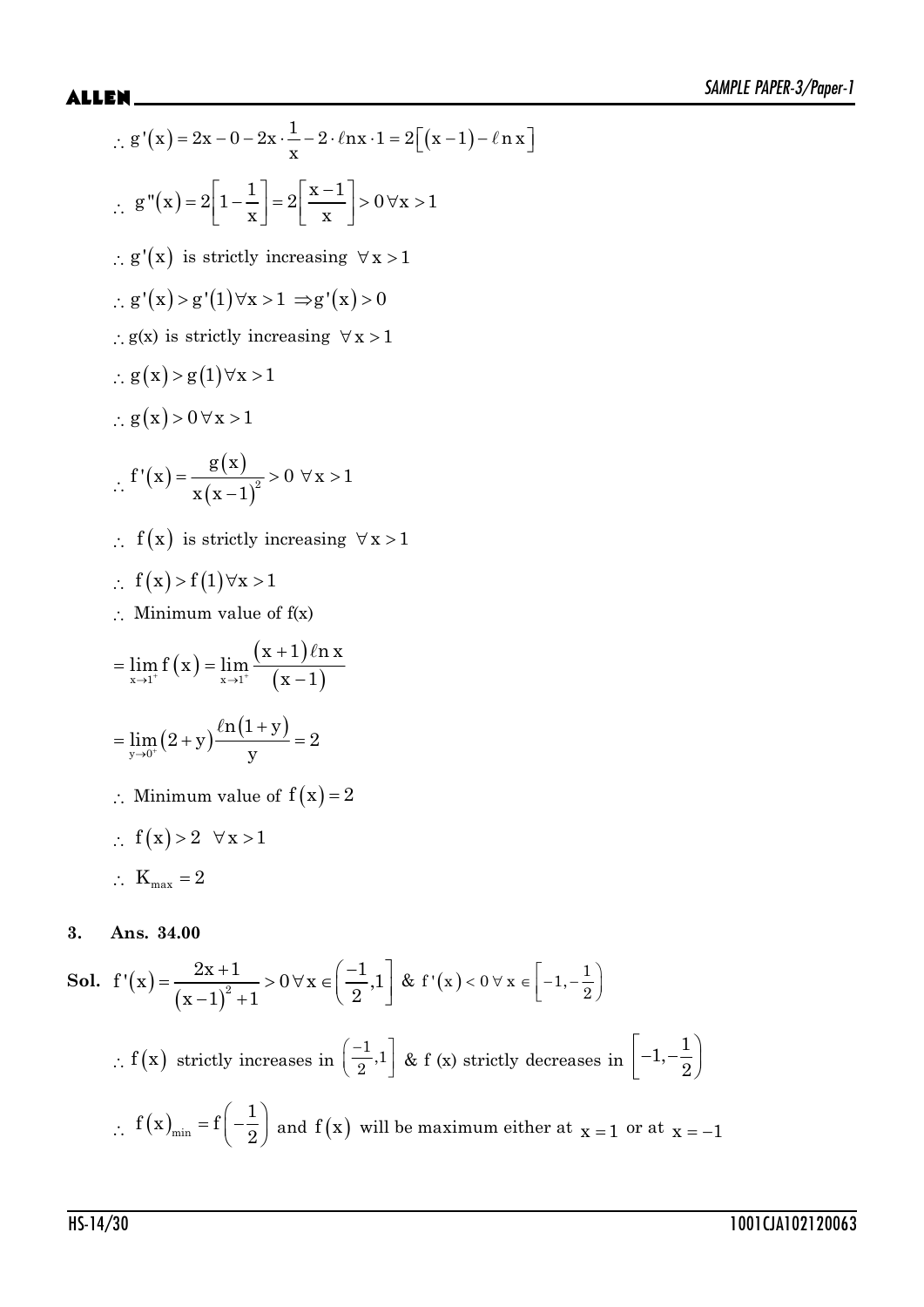$$
f(x) = \int_{0}^{x} \frac{2(t-1)+3}{t^2-2t+2} dt
$$
  
\n
$$
= [ln(t^2-2t+2)+3tan^{-1}(t-1)]_{0}^{x}
$$
  
\n
$$
= ln(x^2-2x+2)+3tan^{-1}(x-1)-ln2+\frac{3\pi}{4}
$$
  
\n
$$
\therefore f(-\frac{1}{2}) = ln(\frac{13}{4})+3tan^{-1}(-\frac{3}{2})-ln2+\frac{3\pi}{4}
$$
  
\n
$$
= ln(\frac{13}{8})+3(tan^{-1}1-tan^{-1}\frac{3}{2})
$$
  
\n
$$
= ln(\frac{13}{8})-3tan^{-1}(\frac{1}{5})
$$
  
\n
$$
\therefore f(1)=0+0+\frac{3\pi}{4}-ln2 \& f(-1)=ln5-3tan^{-1}2-ln2+\frac{3\pi}{4}
$$
  
\n
$$
= (\frac{3\pi}{4}-ln2)-(3tan^{-1}2-ln5)
$$
  
\n
$$
= f(1)-(a+ve quantity)
$$
  
\n
$$
\therefore f(-1) < f(1)
$$
  
\n
$$
\therefore f(x) maxima = f(1) = \frac{3\pi}{4}-ln2
$$
  
\n
$$
\therefore Range \text{ of } f(x) = [ln(\frac{13}{8})-3tan^{-1}\frac{1}{5}, \frac{3\pi}{4}-ln2]
$$
  
\n
$$
a = ln\frac{13}{8}-3tan^{-1}\frac{1}{5} \& b = \frac{3\pi}{4}-ln2
$$
  
\n
$$
\Rightarrow a+b = ln\frac{13}{8}-ln2+3(tan^{-1}1-tan^{-1}\frac{1}{5})
$$
  
\n
$$
= ln\frac{13}{16}+3tan^{-1}(\frac{1-\frac{1}{5}}{3})
$$
  
\n
$$
= ln(\frac{13}{16}+3tan^{-1}(\frac{2}{3}))
$$
  
\n
$$
= ln(\frac{13}{16}+3tan^{-1}(\frac{2}{3}))
$$
  
\n
$$
= ln(\frac{13}{16}+3tan^{-1}(\frac{2}{3}))
$$
  
\n
$$
= ln(\frac{13}{16}+3tan^{-1}(\frac{2}{3}))
$$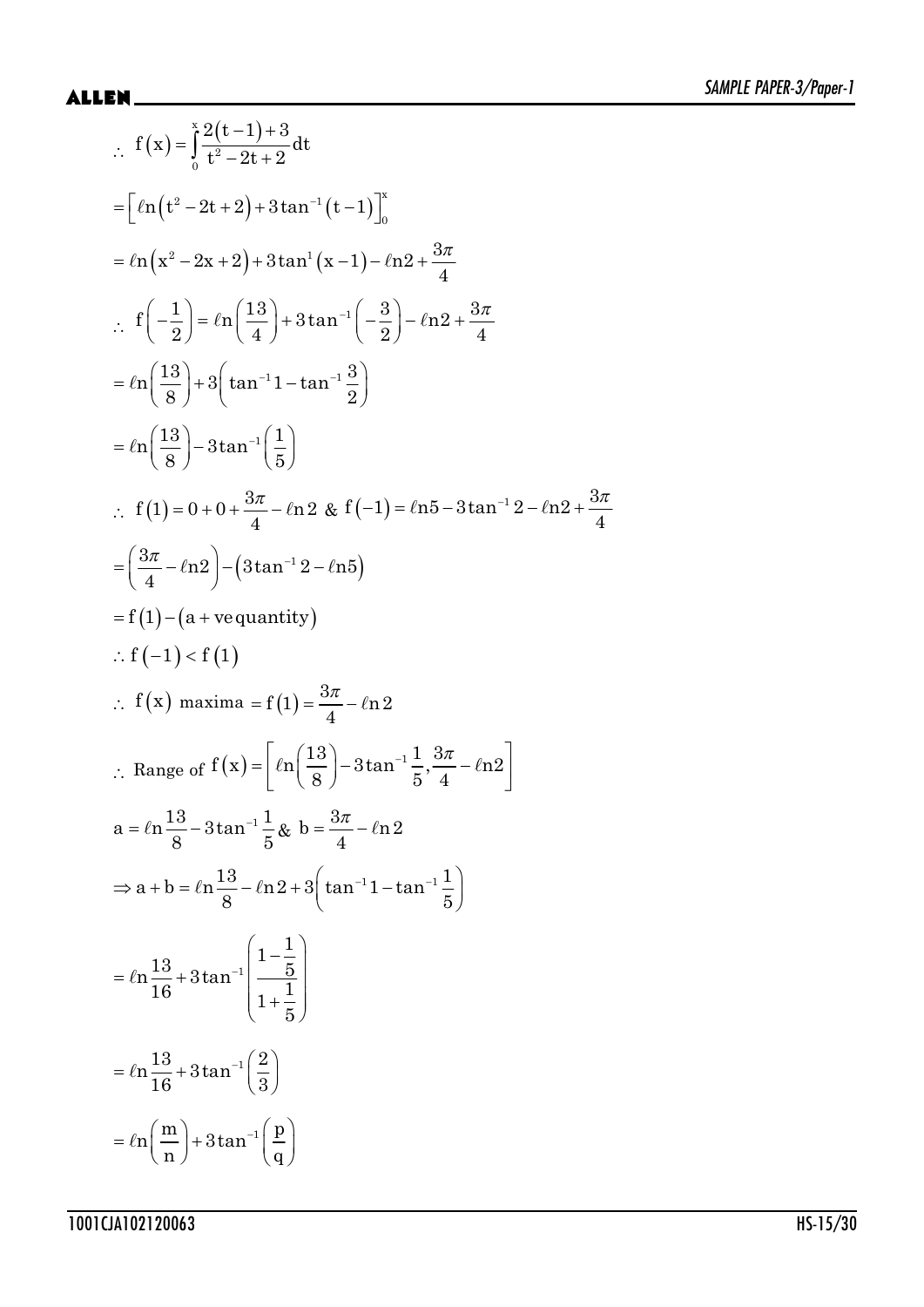$B(0, 3/2)$ 

 $\overline{A(9,0)}$ 

 $\overline{O}$ 

:  $m = 13$  n = 16  $P = 2$   $q = 3$  $\therefore$  m + n + p + q = 34

## **4. Ans. 50.00 or 60.50**

**Sol.** 
$$
(x^2 - 11)(y + 1) = -4 \Rightarrow (x^2 - 11) \cdot (y + 1) = (-2) \cdot 2
$$

 $\therefore$   $x^2 - 11 = -2, y + 1 = 1 \Rightarrow P(x_0, y_0) = (3, 1)$ 

It can easily be proved that no any other such point P may exist.

$$
y = \frac{-4}{x^2 - 11} - 1 \qquad \therefore \frac{dy}{dx} = \frac{4 \cdot 2x}{(x^2 - 11)^2} - 0
$$
  
At P(x<sub>0</sub>, y<sub>0</sub>) = P(3,1)  
The slope of tangent, m =  $\frac{4 \cdot 2 \cdot 3}{(3^2 - 11)^2} = 6$   
∴ the slope of normal =  $-\frac{1}{m} = -\frac{1}{6}$   
∴ Equation of normal at P (3,1)  

$$
y - 1 = -\frac{1}{6}(x - 3) \Rightarrow 6y - 6 + x - 3 = 0
$$

$$
\Rightarrow x + 6y = 9
$$

$$
\Rightarrow \frac{x}{9} + \frac{y}{3/2} = 1
$$

$$
\therefore \text{ Area of } \triangle OAB = \frac{1}{2} \cdot 9 \cdot \frac{3}{2} = \frac{27}{4} = 6.75
$$
  
or Area of  $\triangle OAB = \int_0^9 y \, dx = \int_0^9 \left(\frac{9 - x}{6}\right) dx$ 
$$
= \frac{1}{6} \left[\frac{(9 - x)^2}{-2}\right]_0^9 = \frac{1}{6} \left(0 - \frac{-81}{2}\right)
$$

$$
= \frac{81}{12} = \frac{27}{4} = 6.75
$$
  
Ans. 22.00

**Sol.**  $\frac{dy}{dx} + \frac{6y}{y} = 3x^2y^2$ dx x  $+\frac{dy}{dx} = 3$ 

**5.**